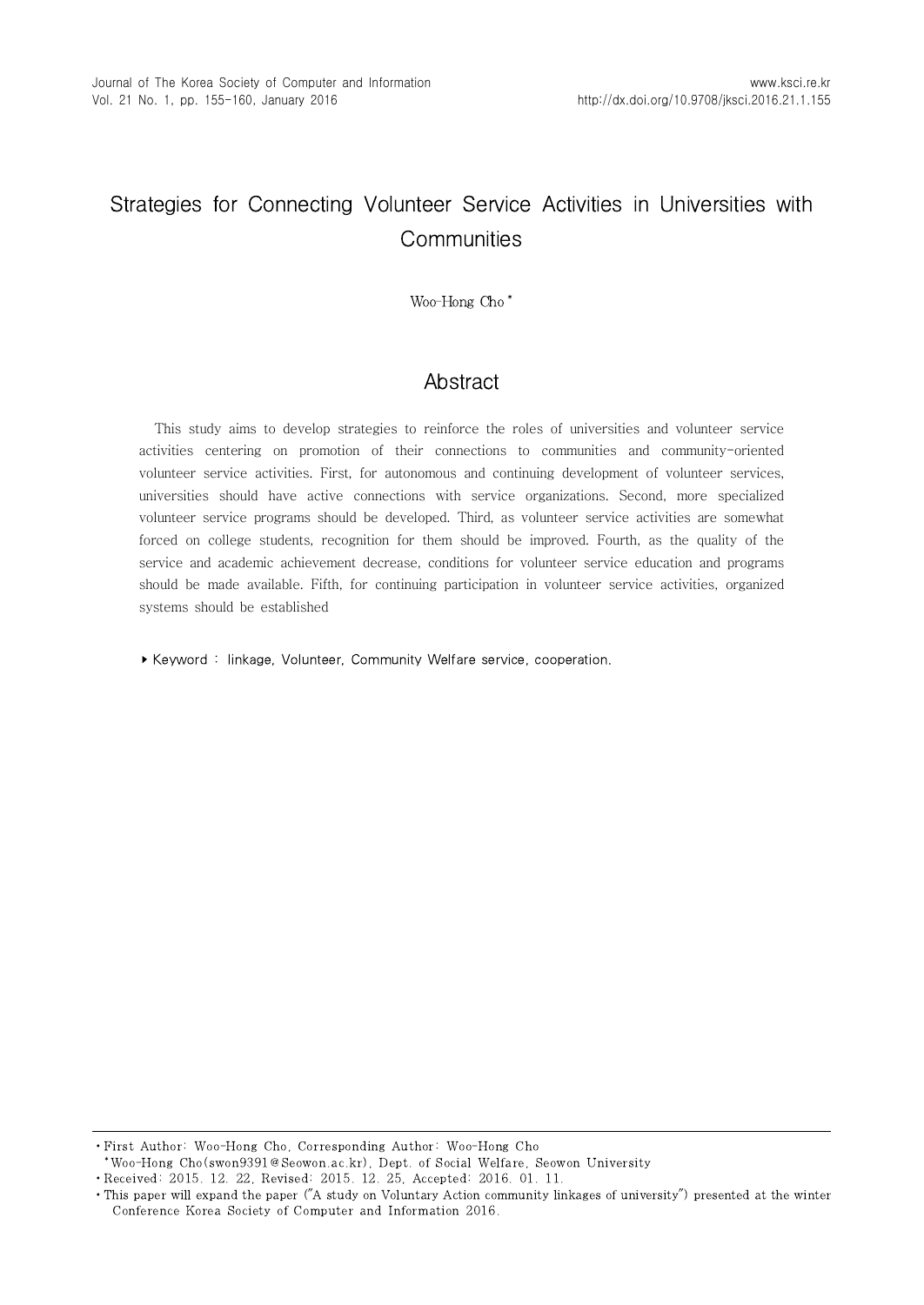### Ⅰ. Preface

As colleges are one of the components of communities, and modern society continues to put demands for new services on colleges, in order to maintain desirable relationships between colleges and communities, colleges should be active in the development of communities and cooperate with them. [1].

Volunteer service activities in colleges are one of the three functions of colleges along with education and research. This emphasizes the idea that colleges should participate in volunteer services to cover the needs of society as members of society, in addition to the pursuit for truth and basic knowledge. In particular, in the 21st century when we share fierce competition and the logic of coexistence, practical experience, the ability to understand humans and nature and volunteer service activities to expand the width of comprehensive thinking have high educational value [2].

The goals of volunteer service activities in colleges are to develop leadership potential through the community activities, and nurture sociability with a sense of belonging to the community as well as team spirit through abundant field learning experiences.

Also, volunteer service activities in colleges can be a field of opportunity where friendship with diverse classes and types of people is available, and can nurture wider personal relationship and self-esteem formation. Through these activities, social relations as a core of social capital can be formed and reliability and correlations can be created in members. These reciprocal relationships lead to the formation of higher reliability and better social norms. Therefore, the volunteer service activities in colleges can have great effects on the formation of social capital in communities[3].

Universities expand the social sense of belonging through the utility of human resources, information and knowledge in communities. The necessity of volunteer service in universities has an efficacy on education through reciprocity between volunteers and clients, and fierce competition and the logic of coexistence.

In this respect, this study focused on development strategies to reinforce the roles of universities and volunteer service activities centering on efficient management of human and physical resources, and the connections of volunteer service activities with the community.

# Ⅱ. Theoretical Background

### 1. Volunteer Activities

| Main<br>Category                 | middle<br>Category                         | program                                                                                                                  |  |
|----------------------------------|--------------------------------------------|--------------------------------------------------------------------------------------------------------------------------|--|
| Emergen<br>cy Relief             | Disaster<br>Relief                         | relief activities.<br>Emergency<br>Life relief activities, sufferers<br>foodservice Etc                                  |  |
|                                  | General<br>Relief                          | Relief activities of Low income<br>families, Livelihoods Measures<br>support Etc                                         |  |
| Social<br>Welfare                | Child and<br>Youth<br>Welfare              | Boys and girls paterfamilias<br>support, Youth study room,<br>Youth counseling room operations<br>Etc                    |  |
|                                  | Elderly<br>Welfare                         | elderly<br>livina<br>at<br>home<br>volunteer, Senior free meals,<br>Elderly Leisure business Support<br>Etc              |  |
|                                  | Disability<br>welfare                      | Disabled<br>Camp,<br>Disabled<br>Sports Festival, Assist activities<br>disabilities Etc                                  |  |
| Health                           | Medical<br>Volunteer                       | Community Medical Volunteer,<br>Hospital Information. Consoles<br>Volunteer Etc                                          |  |
|                                  | Health<br>Promotion<br>and<br>prevention   | Health Education. Blood donation<br>Campaign, no smoking Education<br>Etc                                                |  |
| Environ<br>ment                  | Fnvironment<br>al protection<br>activities | Environmental protection campaign,<br>Environmental cleaning activities,<br>Food Bank Etc                                |  |
|                                  | Environment<br>al Education                | Public transportation Using,<br>Resource Recycling Etc                                                                   |  |
| International<br>cooperat<br>ion | International<br>relief                    | 3rd world destitute support,<br>support<br>Earthquake<br>and<br>Tsunami                                                  |  |
|                                  | International<br>General                   | desert Tree Planting, dig a<br>well Etc                                                                                  |  |
| commun<br>ity                    | community<br>Development                   | $\circ$ f<br>build<br>The love<br>house.<br>Rural service activities Etc                                                 |  |
|                                  | Human rights<br>advocacy                   | discrimination Opposition Campaign,<br>Immigrant women<br>support,<br>defectors<br><b>North</b><br>Korean<br>Support Etc |  |
|                                  | Crime<br>Prevention                        | Niaht<br>crim e<br>prevention,<br>Children's Keeper, Penitentiary<br>Etc                                                 |  |

Table 1. Classification according to Volunteer Service Activities

Source: Volunteer Service Manual published by the Red Cross(2010) revised and supplemented, recited[5].

The term volunteer service activities is derived from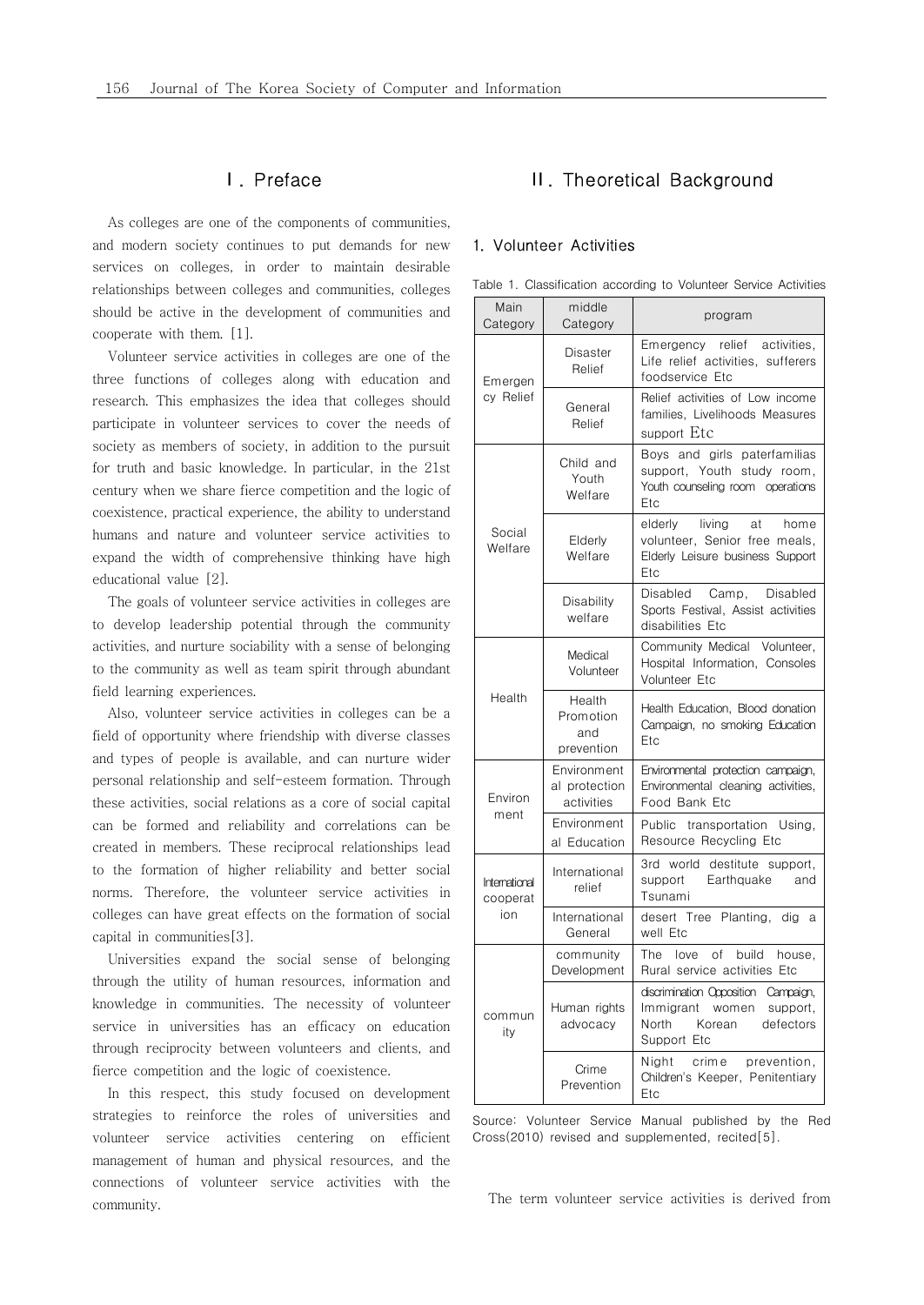"Voluntas(free will)" a latin word meaning volunteer, and 'volo(will)' is interpreted as having the meaning of free will or voluntary in English [4].

Volunteer service activities are classified in diverse ways according to the nature of the researchers or organizations. <Table 1> shows the classification of volunteer service activities: Classification 1 and Classification 2.

In that university student participation in volunteer service activities can bring strong physical health and mental relaxation to them, the weight of service activity in our society is great. For active institutionalization and stability in volunteer service which begins in elementary, middle and high schools, university student participation has very important meaning [6].

The Social Service Network regulates: "volunteer service is an activity for the common-good and self-realization for which one volunteer participates in public or private organizations which are made to prevent or solve social problems and perform public projects sponsored by the government without any profitable reward based on the principle of human respect and democracy and provide services needed by others"[7].

#### 2. Community Social Welfare service

To define the concept of community social welfare[8]: First, it means professional or non-professional social efforts to intervene in communities through a series of reasonable processes such as search and assessment of community problems, service planning, performance and evaluation with the goal of preventing and solving problems in and the needs of communities.

Second, community social welfare is a social welfare practice which checks, mobilizes and connects the resources of communities to prevent and solve problems and the needs of diverse client systems including individuals.

The characteristics of the community social welfare service are[9]: First, it is geographical. The conditions of communities are diverse such as nature, weather, transportation, industry and distribution of population. Second, it has a distinctive living culture including historical consciousness, community spirit, and emotional bond.

Third, it is characterized by self-sufficiency rather than expectation for services provided by the government. Fourth, it requires psychological and

emotional service rather than economic. Fifth, it has close bonds with neighbors and interdependency. Sixth, it usually requires complex services rather than one simple need.

Also, the roles of universities and the organic relationship between universities and communities are shown in the formation and developmental process of the universities. That is, communities and universities are combined, not separated and universities were established according to the needs of communities, and have played important roles in the development of communities and the welfare of community people. Universities are not only educational institutes which admit and teach students, but they are community-based organizations established by the people for communities and the country from a comprehensive perspective.

Therefore, universities should actively participate in the development of communities and lead them along with the subjects of advancement. For community development, there are the following resources: Professors, researchers, students and office workers as human resources, lab facilities and studying places are physical resources and departments, research institutes and social education programs are institutional and organizational resources. If such resources are efficiently mobilized and used, they will contribute to the development of communities.

### Ⅲ. Methods of this Study

This study is to search for problems in university volunteer service activity in communities based on a general review of it, bibliographical data, previous studies and present political suggestions as in [Figure 1]. The discussion above is summarized as in [Figure 1].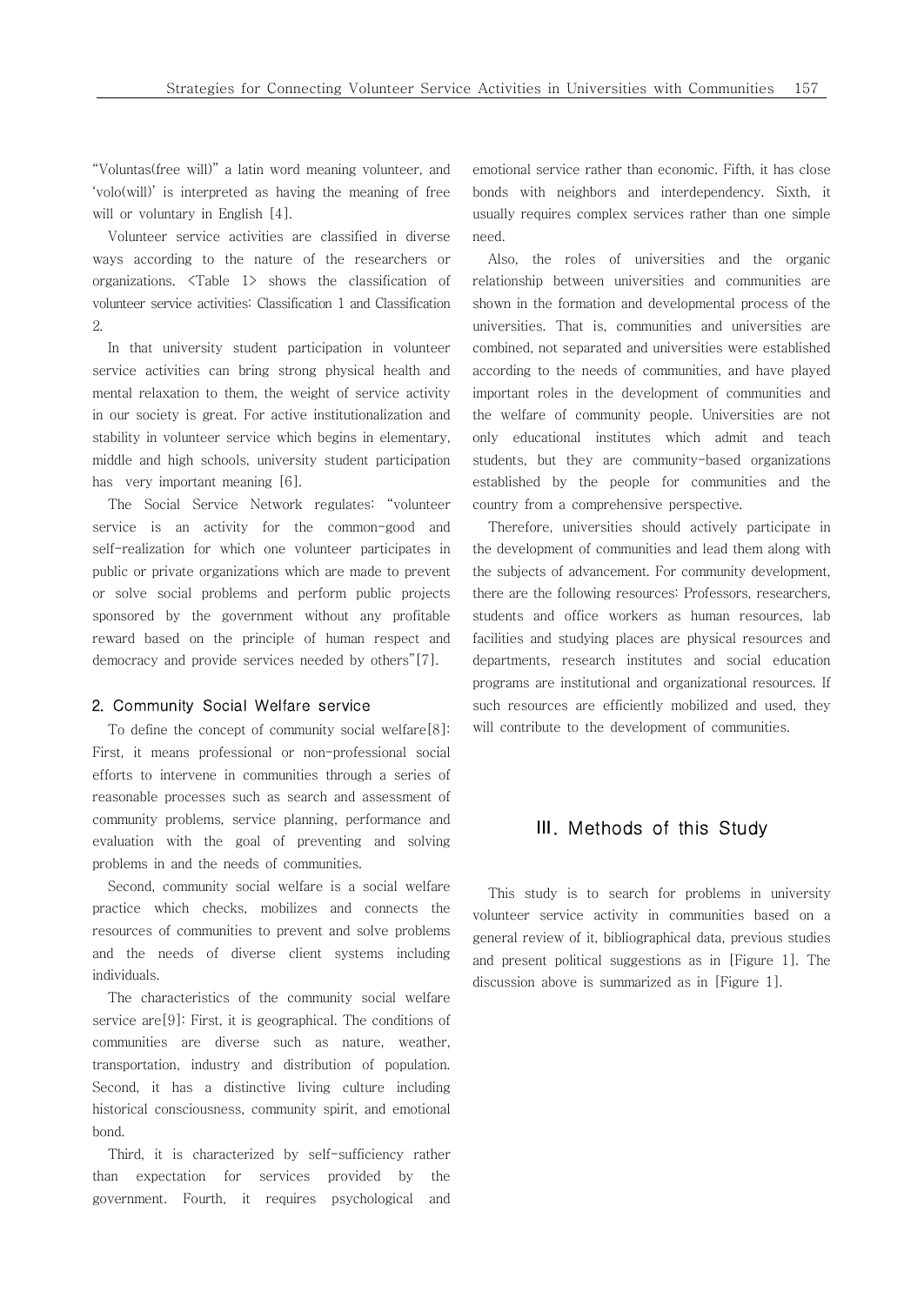

# Ⅳ. Problems and Current Status of University Volunteer Service Activities

Recently, many people have had interest in volunteer service activity, but participation rates are low in comparison with that of developed countries and there are diverse problems involving it [10]. First, volunteer service activity was excessively government-oriented. With the introduction of the local government system, as volunteer service was usually led by the government, it was rigid and low in efficiency. Second, as financial independency of volunteer service organizations was low and the organizations had support from the government, they were compelled to follow government policy. Third, volunteer service activities in our country were inclined to help in everyday life and with simple services and there were few specialized volunteer service programs. Fourth, as students were forced to participate in volunteer service activities regardless of their will, they had a wrong recognition of it. Fifth, as volunteer service activity as a practical education program has not been institutionalized, there were many problems in volunteer service activity relating to majors.

To examine diverse university volunteer service activities, social service can be connected with majors in universities as in <Table 2>. <Table 2> is an example of social service areas in each major at university.

Table 2. An Example of a Social Service Area in Each Major at University

| Major<br>department                                        | Volunteer<br><b>Activities</b>              | Volunteer<br>targets                                           | partner                                                                     |
|------------------------------------------------------------|---------------------------------------------|----------------------------------------------------------------|-----------------------------------------------------------------------------|
| Departmen<br>t of<br>Language<br>and<br>literature         | Learning<br>teach                           | Elementary<br>$\cdot$ Middle $\cdot$<br>High School<br>Student | education<br>office in<br>local.<br>Elementary ·<br>Middle · High<br>School |
|                                                            | Adult<br>education                          | Adult                                                          | Welfare<br>facilities.<br>public, Private<br>organizations                  |
|                                                            | Administr<br>ative<br>Support               | public,<br>Private<br>organizations                            | public, Private<br>organizations                                            |
| Departmen<br>t of Social<br>Welfare                        | Learning<br>teach                           | Elementary<br>$\cdot$ Middle $\cdot$<br>High School<br>Student | community<br>Child centers                                                  |
|                                                            | I ife<br>Guidance,<br>Health<br>guidance    | Youth,<br>disabled,<br>elderly                                 | community<br>Social Welfare<br>Hall                                         |
|                                                            | Administr<br>ative<br>Support               | public,<br>Private<br>organizations                            | public, Private<br>organizations                                            |
| Departmen<br>t of<br>Journalism                            | promotion                                   | public,<br>Private<br>organizations                            | public, Private<br>organizations                                            |
| Departmen<br>t of law                                      | Legal<br>advice                             | Low income<br>families,<br>Private<br>organizations            | Private<br>organizations,<br>Government<br>agency                           |
|                                                            | Inmates<br>advice,<br>Rebirth<br>protection | Inmates                                                        | Private<br>organizations,<br>Government<br>agency                           |
| Departmen<br>t of<br><b>Business</b><br>Administrat<br>ion | Managem<br>ent and<br>technical<br>guidance | small-mediu<br>m industries                                    | small-medium<br>industries<br>organizations                                 |
|                                                            | Marketing<br>Support                        | Private<br>organizations                                       | Private<br>organizations                                                    |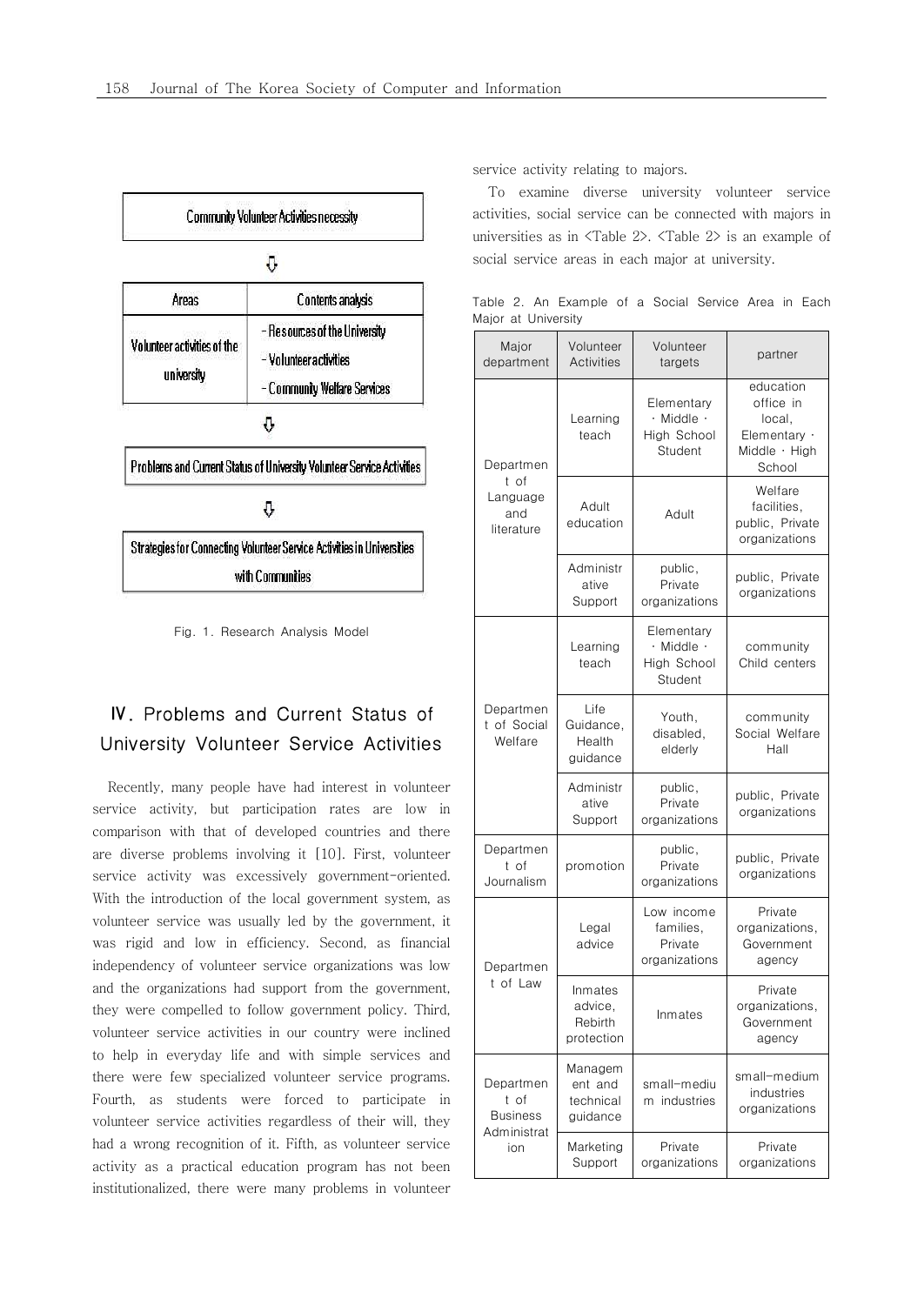| Departme<br>nt of<br>Political             | Flections<br>campaign                                                  | Flection<br>Commission                                                 | Flection<br>Commission                                                                     |
|--------------------------------------------|------------------------------------------------------------------------|------------------------------------------------------------------------|--------------------------------------------------------------------------------------------|
|                                            | confer<br>and<br>decide<br>Activity<br>monitor                         | Various<br>levels<br>conference                                        | Private<br>organizations                                                                   |
| Departme<br>nt of<br>Physical<br>Education | health,<br>Physical<br><b>Fitness</b><br>Managem<br>ent,<br>Recreation | Elderly                                                                | Elderly Welfare<br>Center.<br>Social Sport<br>Center                                       |
| Departme<br>nt of<br>Medical /<br>Nursing  | Health<br>Care,<br>outback<br>Medical                                  | Public<br>Health<br>Center,<br>Association<br>of nurses<br>and doctors | Free Medical of<br>Low-income<br>families, Health<br>Fducation                             |
| Departme<br>nt of<br>industrial<br>arts    | Learning<br>authoring<br>tool                                          | Early<br>classroom,<br>School<br>disorders                             | education<br>office in local,<br>School<br>disorders,<br>Disabled<br>Welfare<br>Facilities |

Source: Social Service Network referred to(1997), some recited[11].

## Ⅴ. Conclusions

As this study highlighted the importance of volunteer service activity in university, further studies on it and active support from universities and the government are needed. Although there was cooperation between the federal government and local governments, and public and private sectors, volunteer service activity has not been efficiently made. Therefore, this study is to present strategies to facilitate active participation in a community's social welfare service.

First, for university volunteer service activity to be a community-oriented central service activity, administrative institutes relating to community volunteer service activity should cooperate, and a network for connections with private organizations and diverse programs which fit the characteristics of universities and communities should be developed.

Second, there were few volunteer service activity managers with specialized skills and knowledge on its

management and they were not properly arranged. To adjust the diverse needs of communities and prevent confusion in management and administration of volunteers in volunteer service, specialized managers who are needed for the education and counselling of volunteers should be arranged.

Third, to encourage university students to voluntarily participate in volunteer service activities and maintain their participation rates, their eagerness to participate should be reinforced. Students' attention, promotion activities and organized training for volunteers are needed. For university volunteer service activity to expand to communities as more volunteer activity in communities, universities should lead in active promotion for the service activity with the need of participation in the service activity.

Finally, welfare facilities and social service organizations established in communities were lacking in human resources and low in their financial status. To secure abundant resources and efficient finance, universities should provide capital and student volunteers should participate in services actively. In addition, to encourage morale in student volunteers and magnify the base for it, diversified appreciation systems should be developed through cooperation between the universities and local governments.

### **REFERENCES**

- [1] Jong Kil, Kim. "A Study on the Role of Sunchon National University for The Community Development", MS Thesis of Sunchon National University, 2001.
- [2] Gi Hyeong Ryu. 『Volunteer Managment』 Gyeonggi: Yangseowon, 2014, p.297.
- [3] Eun Suh, Yang. "A Study on the Relationship between University Students Volunteers' Club Activities and the Formation of Social Capital in the Community", MS Thesis of Chonbuk National University, 2015.
- [4] Bum Soo, Kim. 『Volunteer Managment』 Gyeonggi: hakjisa, 2013.
- [5] Bum Soo, Kim. 『Volunteer Managment』 Gyeonggi: hakjisa, 2013.
- [6] Seung Ryul, Lee. "A Study on the Activation of Volunteer Program of University: Based on Volunteer of Kongju University Students", Department of Social Welfare